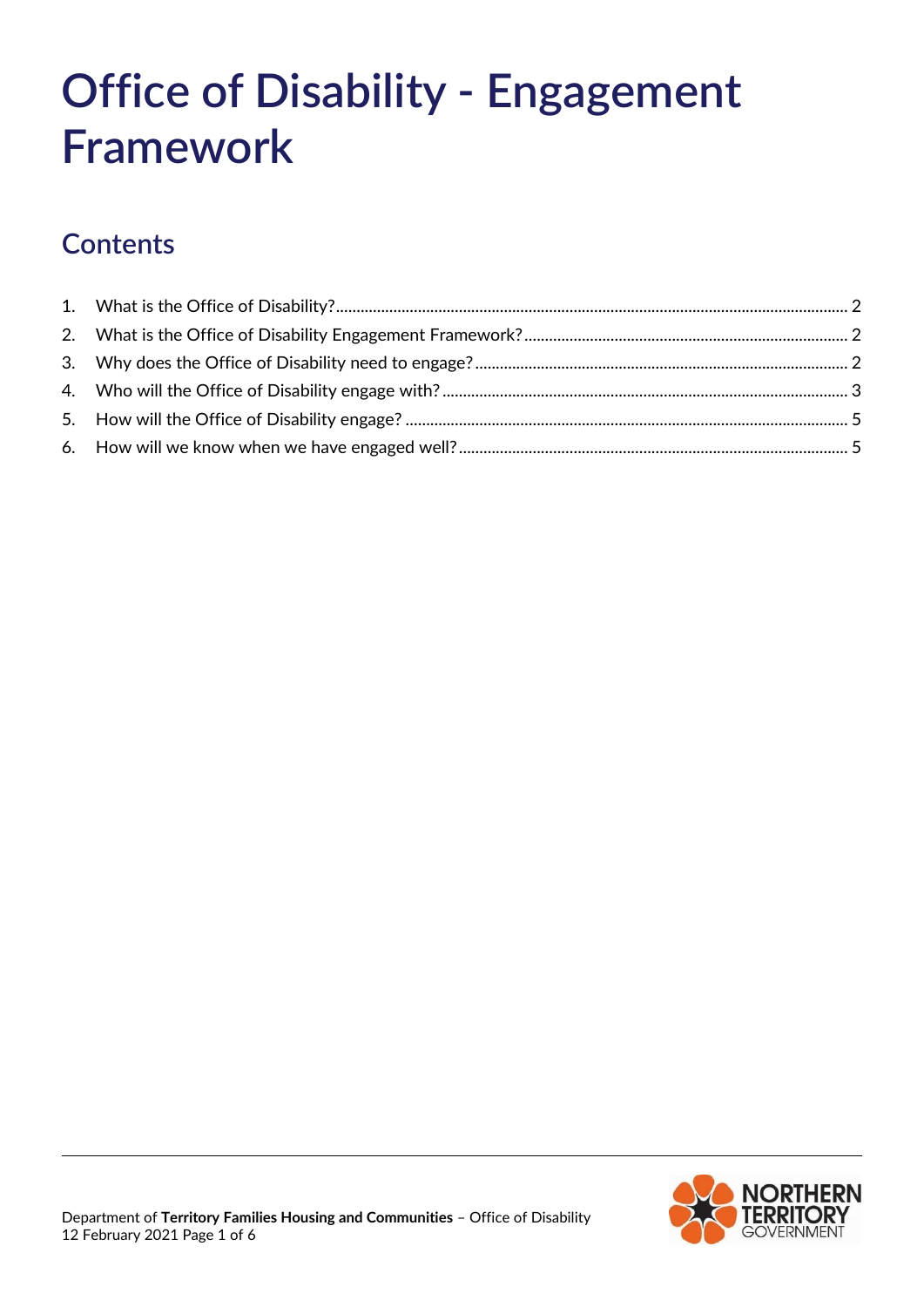# <span id="page-1-0"></span>**1. What is the Office of Disability?**

The Office of Disability (the Office) is a part of the Northern Territory Government's Department of Territory Families Housing and Communities.

The Office is responsible for:

- advising the Northern Territory Minister for Disabilities, the Northern Territory (NT) Government and the Australian Government about what is important to people with disability in the NT
- NT Government disability policy, developing programs and monitoring and reporting on the National Disability Insurance Scheme (NDIS)
- supporting the NT Government to meet:
	- o the United Nations Convention on the Rights of People with Disability
	- o Australia's Disability Strategy
	- $\circ$  the Northern Territory Disability Strategy, including developing, monitoring and reporting.

## <span id="page-1-1"></span>**2. What is the Office of Disability Engagement Framework?**

The Office of Disability Engagement Framework (the Framework) guides us in how we consult with stakeholders. It also shows stakeholders what they can expect when we consult with them.

The Framework:

- provides practical information about who we will engage with and how
- provides principles and measures to show if we have engaged successfully.

## <span id="page-1-2"></span>**3. Why does the Office of Disability need to engage?**

To do our role effectively we need to engage and work with people who have lived experience of disability. This includes:

- people with disability
- their families and kinship groups
- carers
- significant others
- guardians
- other stakeholders.

The Framework explains how the NT Government will engage with stakeholders to ask for their expertise and views.

Through engaging we can build positive relationships with people with disability and other stakeholders. This helps to make sure that people with disability can take part in, and can contribute to, decisions that affect them.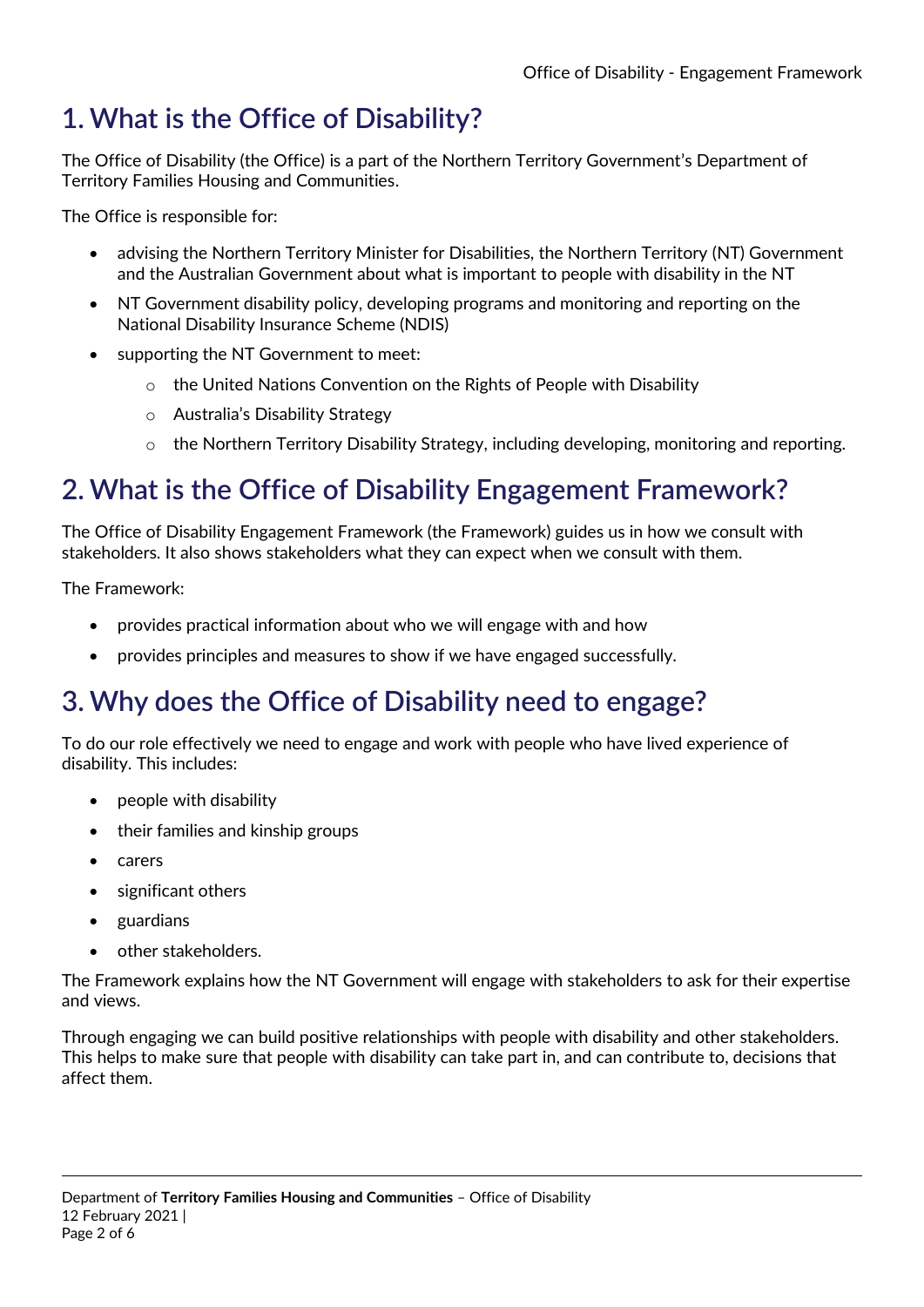Engaging helps us to:

- have a better understanding of the experiences of people with disability, carers and supporters in the NT and the things that are important to them
- make sure we take into account the different experiences people have. Particularly the experiences of people who don't normally have the chance to engage with the NT Government
- be informed and have evidence to support the advice we give on policy
- respond to risks and opportunities as they come up
- make sure advice and decisions are appropriate and can be used in the NT
- monitor and assess how programs for people with disability are going.

## <span id="page-2-0"></span>**4. Who will the Office of Disability engage with?**

We will engage with:

- people with lived experience of disability this includes people with disability and their supporters
- specialist disability service providers and representative organisations
- mainstream services
- the community.

#### **People with lived experience**

The lived experience of people with disability is important and we value it. We will engage with the diverse range of people that make-up people with disability, their families, kinship groups and supporters in the NT. This includes the less often heard voices of:

- Aboriginal and Torres Strait Islander peoples
- young people
- people with cognitive and psychosocial disability
- people who live in remote areas.

The **[Northern Territory Disability Advisory Committee](https://tfhc.nt.gov.au/social-inclusion-and-interpreting-services/office-of-disability/disability-advisory-committee)** (the Committee) advises the Northern Territory Minister for Disabilities. The Committee is made of people with lived experience of disability. It represents the diversity of people with disability in the NT. The Committee advises the Minister about issues that are important to people with disability in the NT.

#### **Did you know?**

- There are around 20,500 people with disability in the NT.
- There are 4,000 NDIS participants in the NT.
- Half of NDIS participants in the NT identify as Aboriginal or Torres Strait Islander.
- 45 per cent of NDIS participants are under 14 years of age.
- Some of the most common reported disabilities in the NT are autism, intellectual disability, developmental delay and psychosocial disability.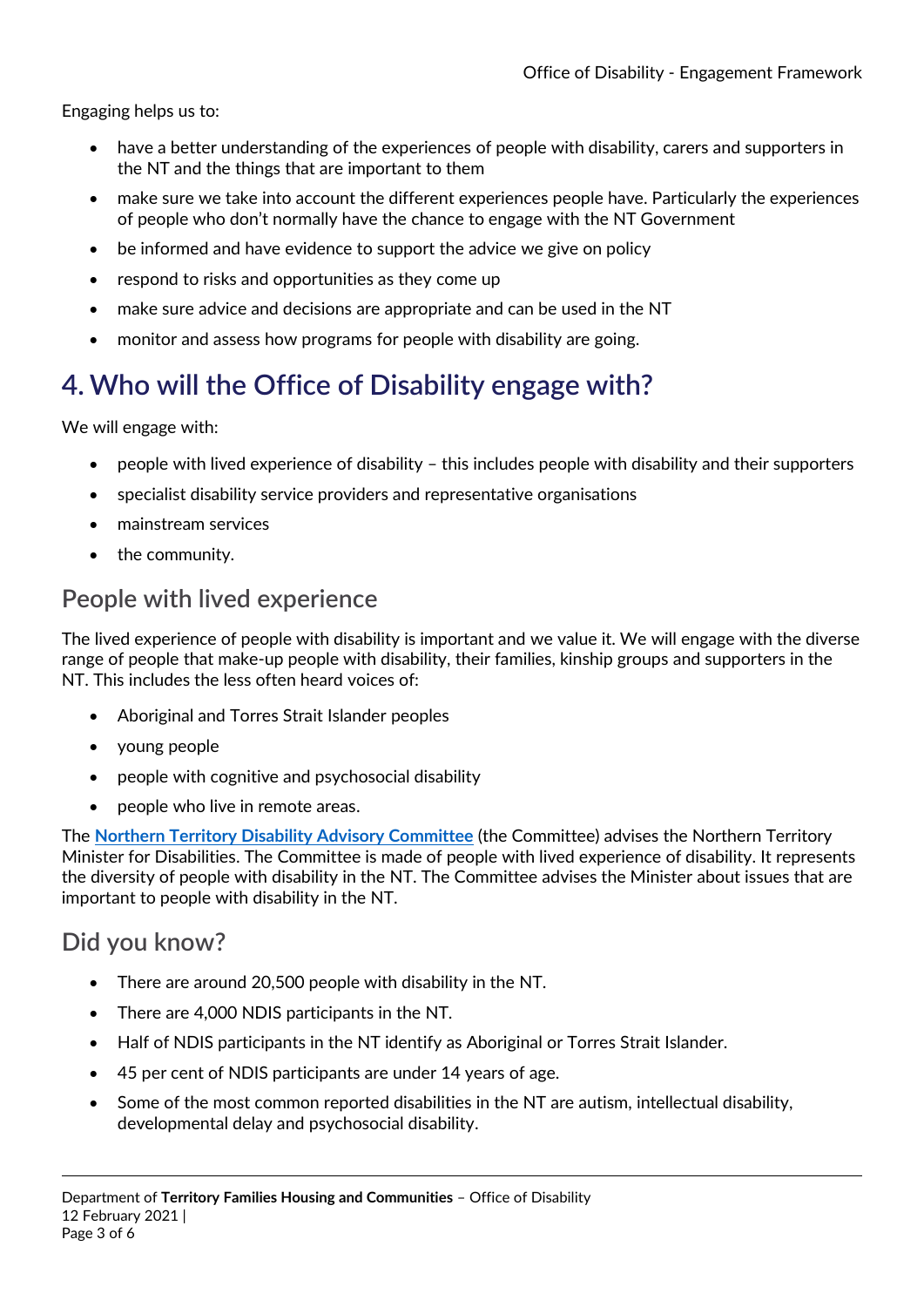#### **Our engagement partners**

We will engage with representative organisations. This will include disability peak bodies, advocates and advocacy organisations. We will also engage with:

- specialist disability service providers
- specialist disability schools
- local government authorities
- Aboriginal and Torres Strait Islander organisations and service providers.

These stakeholders have strong relationships with people with lived experience of disability. They are experts in engaging with their members and service users. They also have an in-depth understanding of the community they represent and service.

As well as talking directly with specialist service providers and organisations for their expertise and views, we will work with them as engagement partners. This means we will:

- ask for their advice to make sure our engagement is accessible and inclusive for the people they represent and provide services to
- ask for their help to engage with their members and the people that use their services.

#### **Mainstream services**

Mainstream services are services that all members of the community use. Mainstream services include:

- health services
- transport
- sport and recreational activities
- justice systems
- housing.

The government, non-government and the private sector provide mainstream services. We value the expertise of these services and their experience providing services to the community. We will engage with services to understand the services they provide to people with disability. We will also talk to them about the barriers people with disability face and how we can improve access.

#### **The Northern Territory community**

The National Disability Strategy has a vision for an inclusive Australian society. A society that supports people with disability to live full and equal lives. Community attitudes, awareness and understanding of disability are important to achieving this vision.

We will engage with the NT community so people have a better understanding of the role the community can play in improving access and inclusion for people with disability.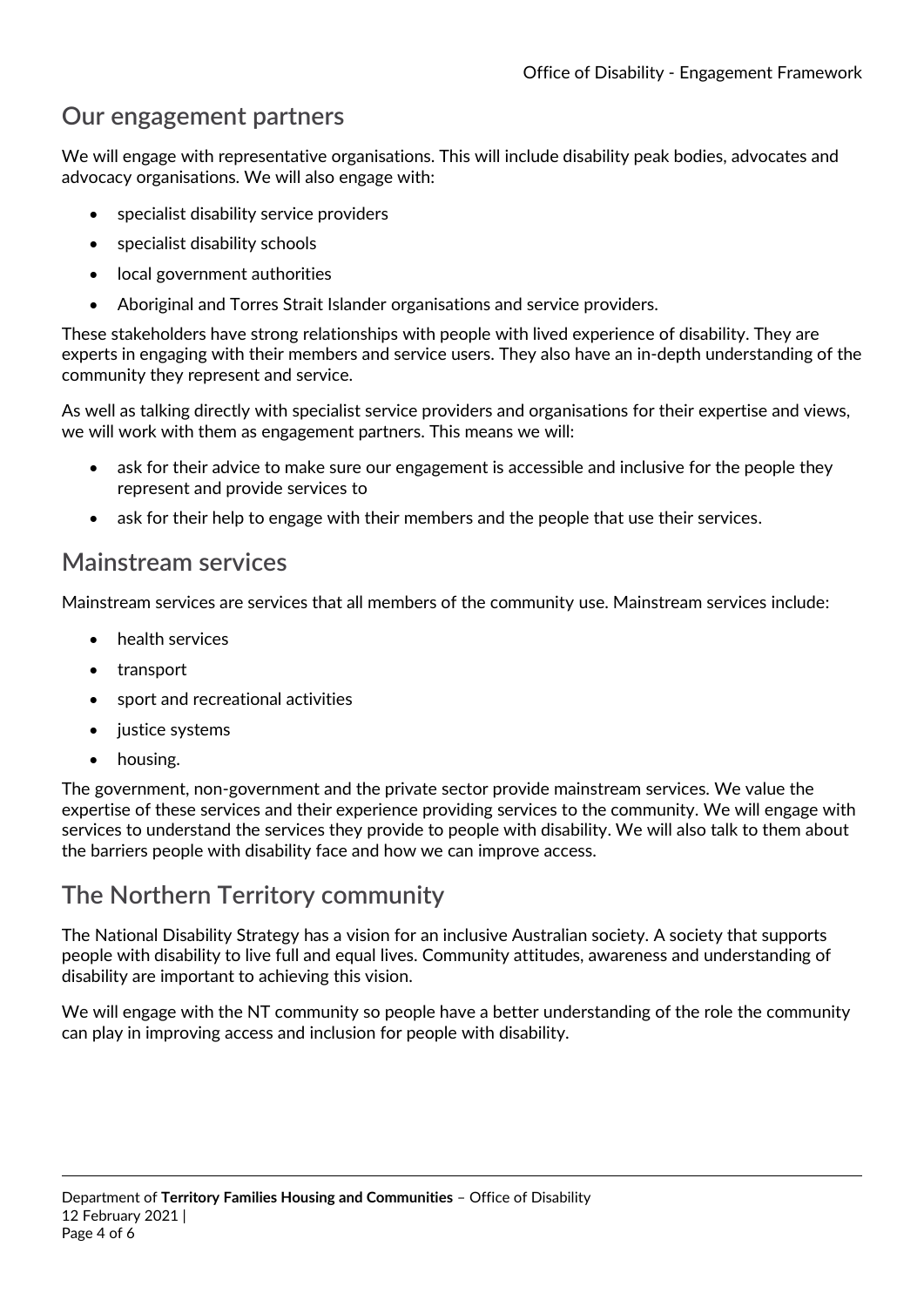## <span id="page-4-0"></span>**5. How will the Office of Disability engage?**

The NT Disability Advisory Committee (the Committee) gave us the following advice to help us engage with stakeholders.

| What things can stop people giving their input and<br>the best way to solve these                                                                                                                                                                                                                                                                                                                                                                                                                                                                                                                                                                                                                                                                                                                                                                                                                                                                                                                                                                                                                                                                                                                                                                       |  |
|---------------------------------------------------------------------------------------------------------------------------------------------------------------------------------------------------------------------------------------------------------------------------------------------------------------------------------------------------------------------------------------------------------------------------------------------------------------------------------------------------------------------------------------------------------------------------------------------------------------------------------------------------------------------------------------------------------------------------------------------------------------------------------------------------------------------------------------------------------------------------------------------------------------------------------------------------------------------------------------------------------------------------------------------------------------------------------------------------------------------------------------------------------------------------------------------------------------------------------------------------------|--|
| Lack of internet and poor internet connection.<br>$\bullet$<br>A lot of information these days is being passed<br>through the internet and internet only, this can<br>cause quite a bit of miscommunication. We<br>need to make sure that the internet is not the<br>main source that people get the information<br>through. People based information rather than<br>internet based information.<br>Government speak. Make things easy to read<br>$\bullet$<br>and in plain English.<br>Stigma is a significant issue affecting people<br>$\bullet$<br>providing input. When people speak up they<br>need to be supported and empowered to speak<br>up. Support is needed for self-advocacy. There<br>is sometimes a negative perception of people<br>who speak up, of being a troublemaker. People<br>need to feel safe to speak up and give their<br>input.<br>People need to feel validated and that their<br>$\bullet$<br>voice is heard. We need to ensure people's<br>input is recorded and people can see what<br>actions have been taken in response to the<br>input.<br>We need to make sure that we don't create<br>$\bullet$<br>false expectations with our consultation. We<br>need to be clear not to make promises that we<br>can't keep. |  |
|                                                                                                                                                                                                                                                                                                                                                                                                                                                                                                                                                                                                                                                                                                                                                                                                                                                                                                                                                                                                                                                                                                                                                                                                                                                         |  |

### <span id="page-4-1"></span>**6. How will we know when we have engaged well?**

We will know when we have engaged well when we can see that we have had input from all of our key groups. This includes:

- people with lived experience of disability
- our engagement partners
- mainstream service providers
- the community.